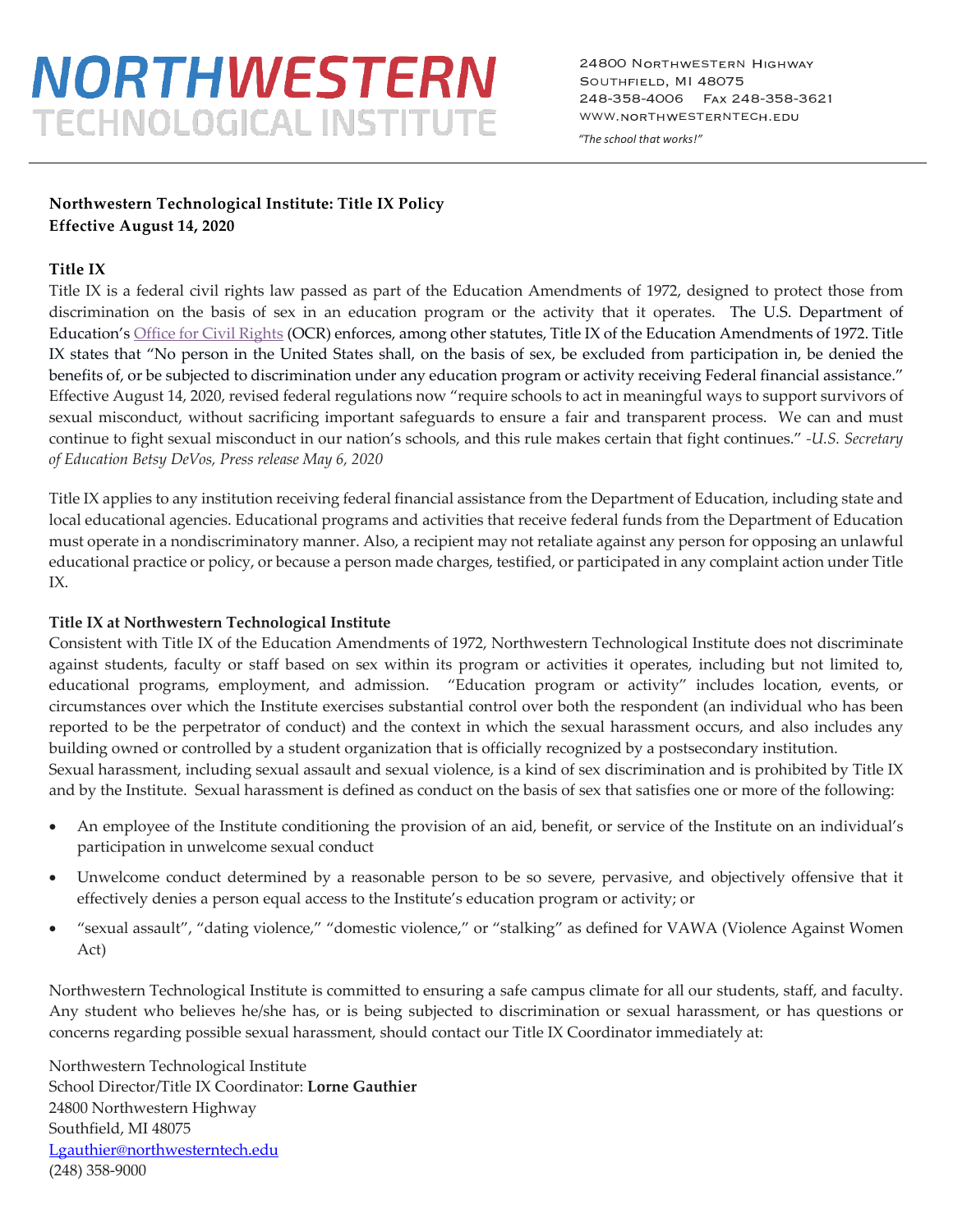It is the goal of Northwestern Technological Institute to respond promptly and with supportive measures, to any student, staff, or faculty member believed to be a victim of sexual harassment, and to resolve allegations of sexual harassment promptly and accurately under a fair grievance process that provides due process protections to alleged victims and alleged perpetrators of sexual harassment, and effectively implement outcomes for the victim(s). Once actual knowledge of sexual harassment within our education program or activities of the Institution has been made aware to our School Director (Title IX Coordinator), Northwestern Technological Institute will respond in a manner that treats all parties equitable and is not deliberately indifferent (we are deliberately indifferent only if our response to sexual harassment is clearly unreasonable inlight of known circumstances). From there, our School Director (Title IX Coordinator) will promptly contact the complainant to discuss the availability of supportive measures, consider the complainant's wishes with respect to supportive measures, inform the complainant of the availability of supportive measures with or without filing a formal complaint, and explain to the complainant the process for filing a formal complaint. It is important to note that Northwestern Technological Institute's Student and Staff/Faculty Conduct Policies still apply to all students, staff, and faculty and will be strictly adhered to regardless of the sexual harassment outcome.

## **Procedures to Follow if a Sexual Offense has Occurred/How to File a Disciplinary Complaint**

If you are a victim of a sexual offense, domestic violence, dating violence, sexual assault, or stalking at Northwestern Technological Institute, your first priority should be to get to a place of safety. Medical attention and/or treatment should then be obtained as quickly as possible following the incident. Any individual, student, staff, or faculty member, who wishes to file a Disciplinary Complaint of sexual harassment, sexual violence or other gender-based harassment, must fill out a Title IX Complaint Form directly with the School Director (Title IX Coordinator) at (248) 358-4006, and/or contact local law enforcement authorities. If a student chooses, our School Director (Title IX Coordinator) will assist the student in notifying the proper law enforcement authorities. Because of the importance of preserving evidence in order to provide proof of criminal domestic violence, dating violence, sexual assault, or stalking, or for obtaining a protection order, students should contact either our School Director (Title IX Coordinator) or the proper law enforcement as soon as possible after the incident (Please see page 19 for more information on Preserving Evidence after a Sexual Assault.).

If the assailant is identified as a Northwestern Technological Institute student, the President/CEO will determine the appropriate course of action in accordance with Title IX regulations and the Student Conduct Policy and Procedures. Potential school sanctions may include emergency removal from the CCT program and/or permanent termination from the program.

If the assailant is a Northwestern Technological Institute employee, the President/CEO will determine the appropriate course of action in accordance with Title IX regulations. Potential school sanctions may include administrative leave and/or termination of employment.

## **The Federal Campus Sexual Assault Victims' Bill of Rights**

## **Grievance Process; Implementation and Disclosure of Procedures for Institutional Disciplinary Action in Cases of Alleged Domestic Violence, Dating Violence, Sexual Assault and Stalking (The Federal Campus Sexual Assault Victims' Bill of Rights)**

Northwestern Technological Institute will do its best to provide a prompt, fair, and impartial investigation and resolution on all possible known violations of school policies, including but not limited to, Disciplinary Proceedings, on all cases of alleged domestic violence, dating violence, sexual assault, and stalking. The Institution will decide the case based on a preponderance of the standard of evidence (whether it is more likely than not that the incident occurred). Based on the standard of evidence, the Institute or accuser, may wish to begin the process of either an Informal or Formal Complaint Resolution Proceeding. The process of Disciplinary proceedings is available to all Northwestern Technological Institute students, staff and faculty. Any individual who wishes to file a Disciplinary Complaint of sexual harassment, sexual violence or other gender-based harassment must fill out a Title IX Complaint Form directly with the School Director (Title IX Coordinator) at (248) 358-4006, and/or contact local law enforcement authorities. Those specifically involved in the grievance process include Northwestern Technological Institute's Title IX Coordinator, Investigator, and Decision Maker. Title IX training is provided on an annual basis to those individuals and they must act with impartiality and be free of any conflict or bias. Unless otherwise specified, the Title IX Coordinator will also act as the Investigator during the process and the President/CEO of Northwestern Technological Institute will act as the Decision Maker.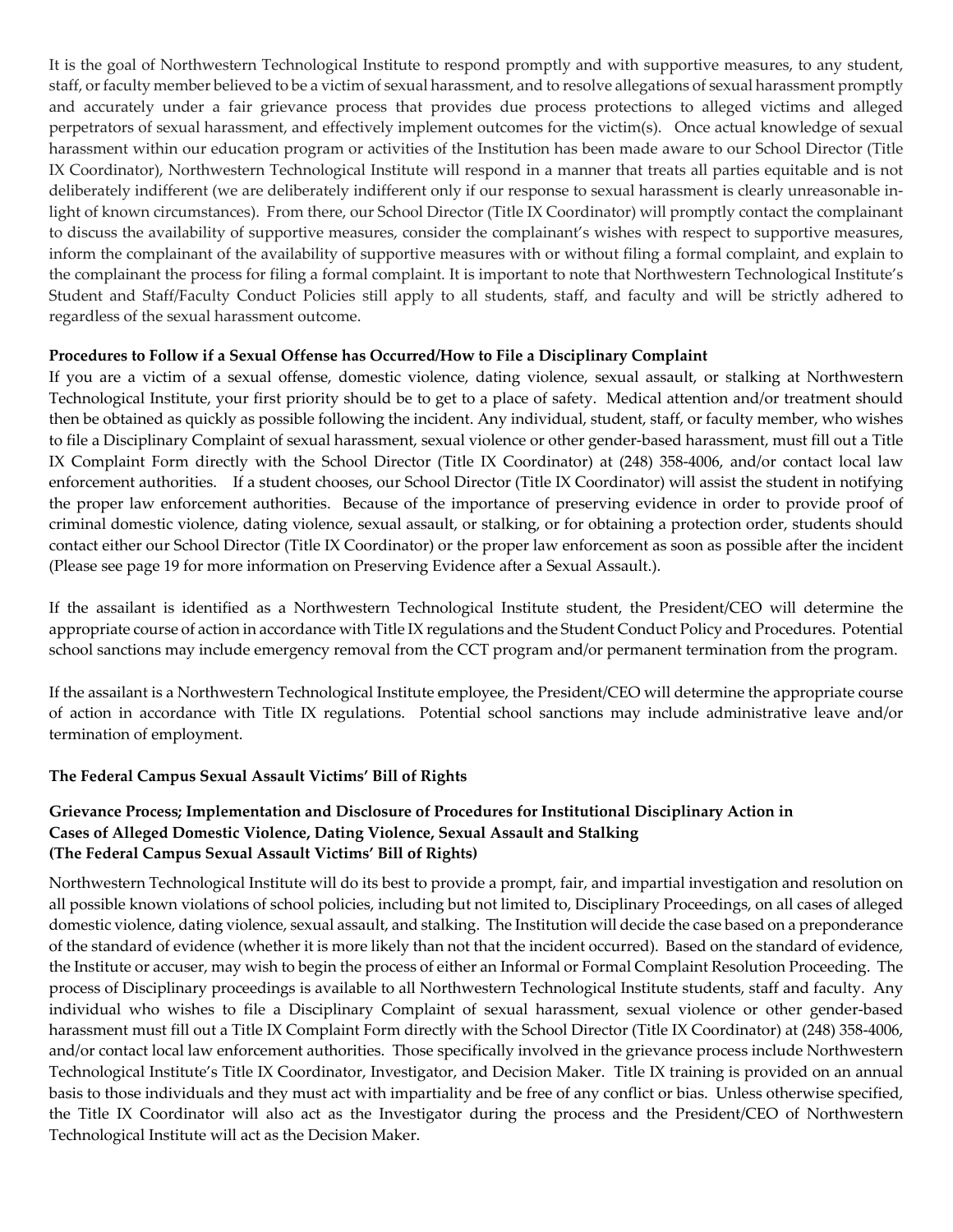## **Conflict of Interest**

The Disciplinary Proceedings will be administered in a manner that is free from bias and or conflict of interest (real or perceived) by those individuals presiding over the procedures. Anyone who feels there is a conflict of interest related to the Title IX Coordinator or Investigator, should immediately report their concerns to the School President/CEO. Any decision to possibly remove the Title IX Coordinator or Investigator from the process is at the discretion of the School President/CEO.

## **Types of Institutional Disciplinary Proceedings**

## • **Informal Disciplinary Complaint Proceeding**

An Informal Disciplinary Complaint Proceeding is not an option in cases of VAWA (alleged domestic violence, dating violence, sexual assault and stalking) violations. For cases where it is unclear if the Institute's rules and regulations policy was violated, an informal review may be requested by either the accuser or the Institute.

## • **Formal Disciplinary Complaint Proceeding**

For known cases of Institutional rules and regulations policy violations, including all cases of alleged dating violence, domestic violence, sexual assault or stalking, a Formal Disciplinary Complaint Proceeding will be initiated.

## **Investigation of an Informal Disciplinary Complaint**

For Informal Disciplinary Complaint Proceedings, the School Director (Title IX Coordinator) will obtain information from the accuser concerning the objectionable behavior and will discuss the accuser's desired resolution. The School Director (Title IX Coordinator) will then meet with the accused and document the meeting. During this meeting the School Director (Title IX Coordinator) will listen to the accused's understanding of what transpired and will present the accused with the accuser's complaint and desired resolution. The School Director (Title IX Coordinator) will explain the Institute's policy and the prohibition of retaliation. At any point, either side may opt out of this proceeding.

At any point, the School Director (Title IX Coordinator) may obtain a signed agreement from the accused agreeing to comply with the Institute's rules and regulations policy and may outline appropriate future conduct and behavior necessary to continue their program/job at the Institute during the proceeding. The School Director (Title IX Coordinator) will maintain a written record that will be kept on file. If any party, including the School Director (Title IX Coordinator), is not satisfied with the progress or result of the Informal Disciplinary Complaint Proceedings, the party may ask to begin the Formal Disciplinary Complaint Proceedings. Use of the informal proceedings set forth in this section is not a prerequisite to initiating a formal complaint. Upon completion of the Informal Disciplinary Complaint Proceeding, the School President/CEO will impose sanctions, if applicable, and the proceeding will then be considered resolved. The Institute will endeavor to resolve all informal complaints within sixty (60) days of the initial report, absent any extenuating circumstances (such as School breaks). The Institution will keep both parties informed regarding the need for any extensions of this period.

## **Investigation of a Formal Disciplinary Complaint**

For known cases of Institutional rules and regulations policy violations, including all cases of alleged dating violence, domestic violence, sexual assault or stalking, a Formal Disciplinary Complaint Proceeding will be initiated. This investigation will involve interviews with the accuser and accused, and as well as any known or possible witnesses. The entire process will be overseen by the School Director (Title IX Coordinator) and decided on a preponderance of the evidence standard, on whether or not the School policy was violated, and will include a final decision and recommendation of sanctions, if necessary, by the School President/CEO. During a Formal Disciplinary Complaint Proceeding, the burden of proof and the burden of gathering evidence sufficient to reach a determination regarding responsibility rests on Northwestern Technological Institute, and not on other parties. Written statements will be collected from all parties, including any pertinent information regarding the date and time of the alleged sexual harassment, sexual misconduct, dating violence, domestic violence or stalking, the name of the accused, the circumstances of the alleged misconduct, and the identity of any persons who may have knowledge or information regarding the circumstances. At this point, both parties involved will be reminded that they may opt out of the Formal Disciplinary Complaint Proceedings at any point. However, the investigation will proceed even if the accused opts out of the Formal Disciplinary Complaint Proceedings. While the accuser may opt out of the Formal Disciplinary Complaint Proceedings, the accuser should be aware that in instances where there is an ongoing threat to the Institute's ability to maintain a safe, nondiscriminatory campus, the Institute may decide to investigate and take action, despite an accuser's decision to opt out of or terminate the Formal Disciplinary Complaint Proceedings.

The School Director (Title IX Coordinator) may provide on-going information and guidance to all parties regarding the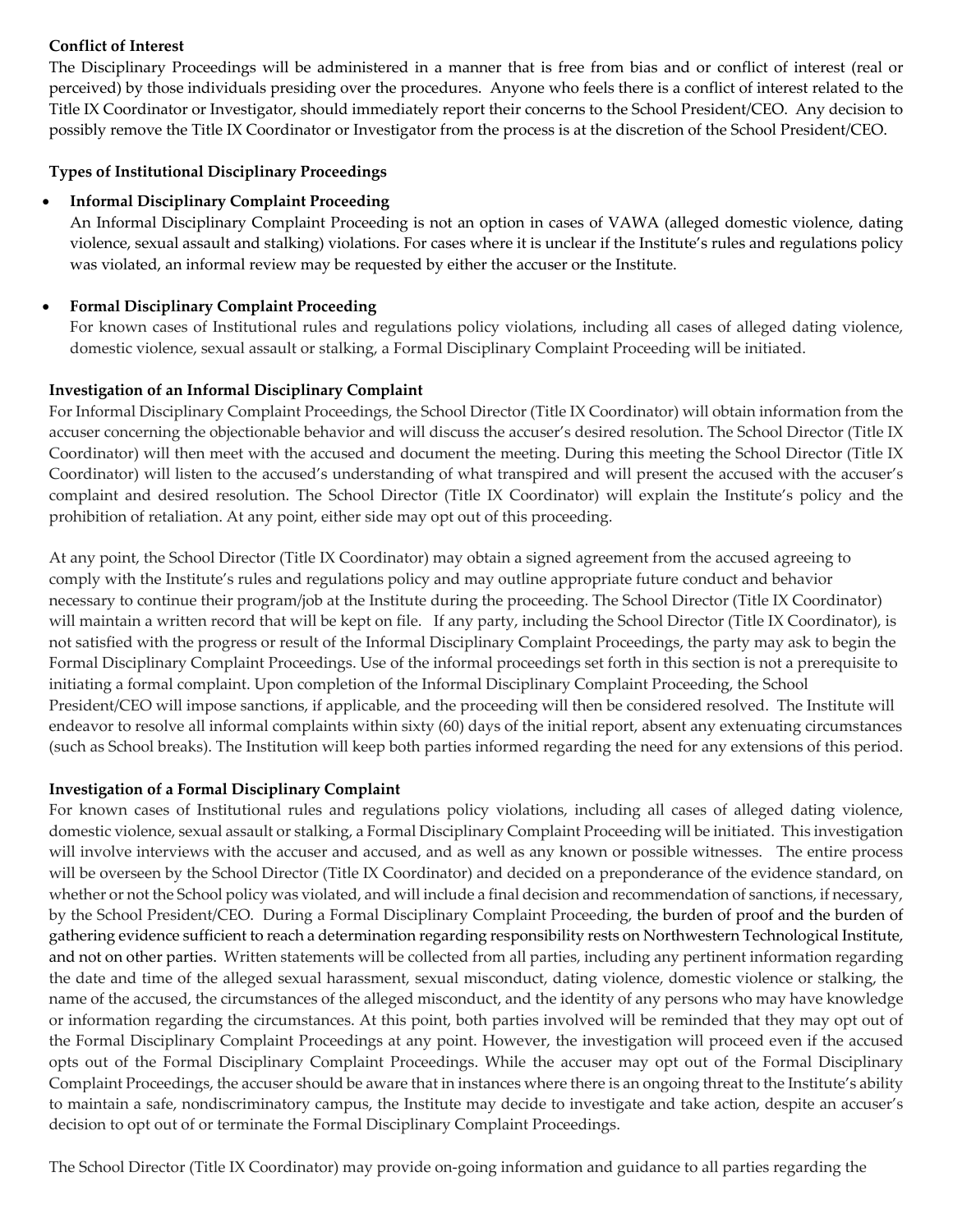proceeding. The accuser and the accused are entitled to the same opportunities to have others present during a Disciplinary Proceeding, including, but not limited to, the opportunity to be accompanied to any related meeting or proceeding by advisors of their choice. To the extent permitted by law, the accuser and accused will be afforded the same rights and opportunities throughout the investigation, including an equal opportunity for both parties to present witnesses, including fact and expert witnesses, and other inculpatory and exculpatory evidence. Northwestern Technological Institute will not restrict the ability of either party to discuss the allegations under investigation or to gather and present relevant evidence. However, the decision to interview specific witnesses or consider evidence offered by the parties is within the sole discretion of the School Director (Title IX Coordinator). The Institute's investigation does not require or permit the accuser and accused to interact/communicate directly or indirectly, at any point during the proceeding.

The accuser and accused will be asked to identify all relevant evidence they would like the School Director (Title IX Coordinator) to review, as well as witnesses they would like the School Director (Title IX Coordinator) to interview. The School Director (Title IX Coordinator) is not required to consider the evidence submitted or interview any particular witness(es), even if identified by one of the parties, nor to ask questions provided by either party. Both parties will be given an equal opportunity to inspect and review any evidence obtained as part of the investigation that is directly related to the allegations raised in a Formal Disciplinary Complaint. However, in determining whether to interview witnesses or review evidence, the School Director will consider such factors as fairness, thoroughness, and the impartial treatment of both parties.

All participants in the investigation are expected to cooperate fully by providing complete, accurate, and truthful information. They may also be expected to sign statements or other documents verifying the information they have provided is truthful and may be asked to keep the context of the interview confidential. Failure to cooperate fully with the School Director (Title IX Coordinator) or the proceeding may result the individual to the full range of disciplinary sanctions, as applicable. The School Director (Title IX Coordinator) will provide, to all parties whose participation is invited or expected, written notice of the date, time, location, participants, and purpose of all hearings, investitive interviews, or other meetings, with sufficient time for the party to prepare to participate. In addition, the School Director (Title IX Coordinator) will create an investigative report that fairly summarizes relevant evidence and, at least 10 days prior to a hearing or other time of determination regarding responsibility, send to each party and the party's advisor, if any, the investigative report, for their review and written response.

If the School Director (Title IX Coordinator) finds that there is insufficient evidence that a violation of the school policy occurred, the School President/CEO will inform the accuser and the accused, simultaneously, in writing, and the proceeding will then be considered resolved. If the School Director (Title IX Coordinator) finds that the accused has engaged in conduct that violates the school policy, the School Director (Title IX Coordinator) will inform the accuser and the accused of that, simultaneously, in writing, and invite each party to formally submit any information they would like the School President/CEO to consider when deciding remedies and/or sanctions. The School President/CEO will take into consideration any such statements; its findings regarding the case; and any relevant prior misconduct. In explaining the rationale for the result and sanctions, the School President/CEO will explain how she weighed the evidence and information presented during the proceeding and explain how the evidence and information support the result and sanctions. Once the School President/CEO has defined and imposed any necessary remedies and/or sanction(s), the proceeding will then be considered resolved. The Institute will endeavor to complete its investigation and hearing process within sixty (60) days of the initial report to the Institute, excluding any extenuating circumstances (such as School breaks). The Institute will keep both parties informed regarding the need for any extensions of this period.

## **Disciplinary Complaint Proceedings (Hearings)**

The Formal Institutional Disciplinary Complaint Proceeding shall be conducted live, and by The School Director (Title IX Coordinator), who receives training on an annual basis on issues related to domestic violence, dating violence, sexual assault, and stalking, with respect on how to conduct an investigation and hearing process that protects the safety of victims and promotes accountability. However, any outcome regarding the disciplinary hearings will be determined by the President/CEO of Northwestern Technological Institute, who will also be in attendance during the proceedings. In most cases, the Institution will not wait until a criminal case is formally resolved before proceeding with the institutional process. In addition, if the School Director (Title IX Coordinator) has a reasonable belief that a reportable crime has been committed, she or he may be obligated to report that to law enforcement if police have not already been notified. In general, most cases of alleged domestic violence, dating violence, sexual assault, and stalking investigations within the Institute may take up to 60 days to be resolved, depending on the complexity of the case. Live hearings may be conducted with all parties physically present in the same geographic location or, at the recipient's discretion. Any or all parties, witnesses, and other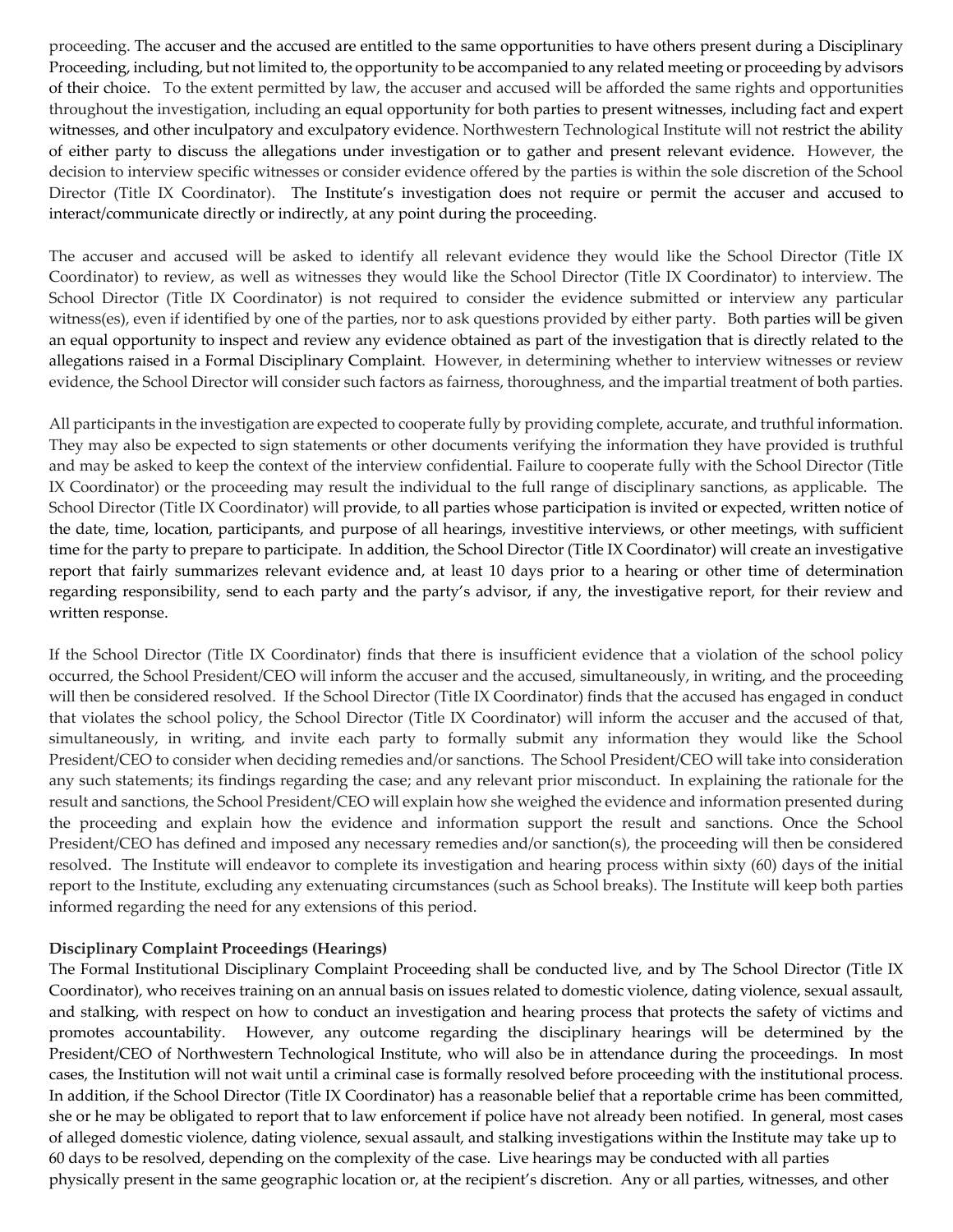participants may appear at the live hearing virtually. At request of the party, the Institution must provide for the live hearing to occur with the parties located in separate rooms, with technology enabling the School Director (Title IX Coordinator), School President/CEO, and all parties to simultaneously see and hear the party or the witness answering questions (ex. Zoom, Skype). However, all parties must create an audio or audiovisual recording, or transcript, of any live hearing and make it available to the parties for inspection and review. Throughout the live Proceedings, the School Director (Title IX Coordinator) will allow each party's advisor to ask the other party and any witnesses all relevant questions and follow-up questions, including those that challenge credibility. If a party does not have an advisor present at the live hearing, the Institution must provide, without fee or charge, an advisor of the recipient's choice, who may be, but is not required to be, an attorney. Crossexamination at the live hearing must be conducted orally, and in real time by the party's advisor of choice, and never by a party personally. Before a complainant, responder, or witness is permitted to answer a cross-examination, the School Director (Title IX Coordinator) must first determine whether the question(s) are relevant and explain any decisions to exclude a question as not relevant. Questions and evidence pertaining to the complainant's sexual predisposition or prior sexual behavior are not relevant, unless such questions and evidence are offered to the prove that someone other than the respondent committed the conduct alleged by the complainant, or if the questions and evidence concern specific incidents of the complainant's prior sexual behavior with respect to the respondent and are offered to prove consent. If a party or witness does not submit to cross-examination at the live hearing, the President/CEO must rely on any statement of that party or witness in reaching a determination regarding responsibility.

## **Dismissal of a Formal Complaint**

## **Northwestern Technological Institute must dismiss a Formal Complaint if:**

- The conduct alleged in the Formal Complaint would not constitute sexual harassment under Title IX even if proved,
- Did not occur on the Institution's education program or activity, or
- Did not occur against a person in the United States

#### **Northwestern Technological Institute may dismiss a Formal Complaint if:**

- A complainant notifies the School Director (Title IX Coordinator) in writing that the complainant would like to withdraw the formal complaint,
- The respondent is no longer enrolled or employed by the Institution, or
- Specific circumstances prevent the Institution from gathering sufficient evidence to reach a determination as to the Formal Complaint or allegations therein
- Such a dismissal does NOT preclude action under another provision of the Institution's Student and Staff/Faculty Code of Conduct Policies.

## **Determination of Responsibility from Disciplinary Proceedings (Hearings)**

Upon completion of the disciplinary proceeding, the Institute's President/CEO will determine the final outcome regarding responsibility, and inform all parties simultaneously, in writing, of:

- The identification of the allegations potentially constituting sexual harassment
- Step by step account from the receipt of the formal complaint through the determination
- Findings of facts supporting the determination
- Conclusions regarding the application of the Institution's Student and Staff/Faculty Code of Conduct Policies to the facts
- A statement of, and rational for, the result as to each allegation
- Any change in the results that occurs prior to the time the results become final
- The Institution's procedures and permissible bases for an appeal

The School Director (Title IX Coordinator) is responsible for effectively implementing any remedies set forth by the President/CEO regarding responsibility from any disciplinary proceedings (hearings).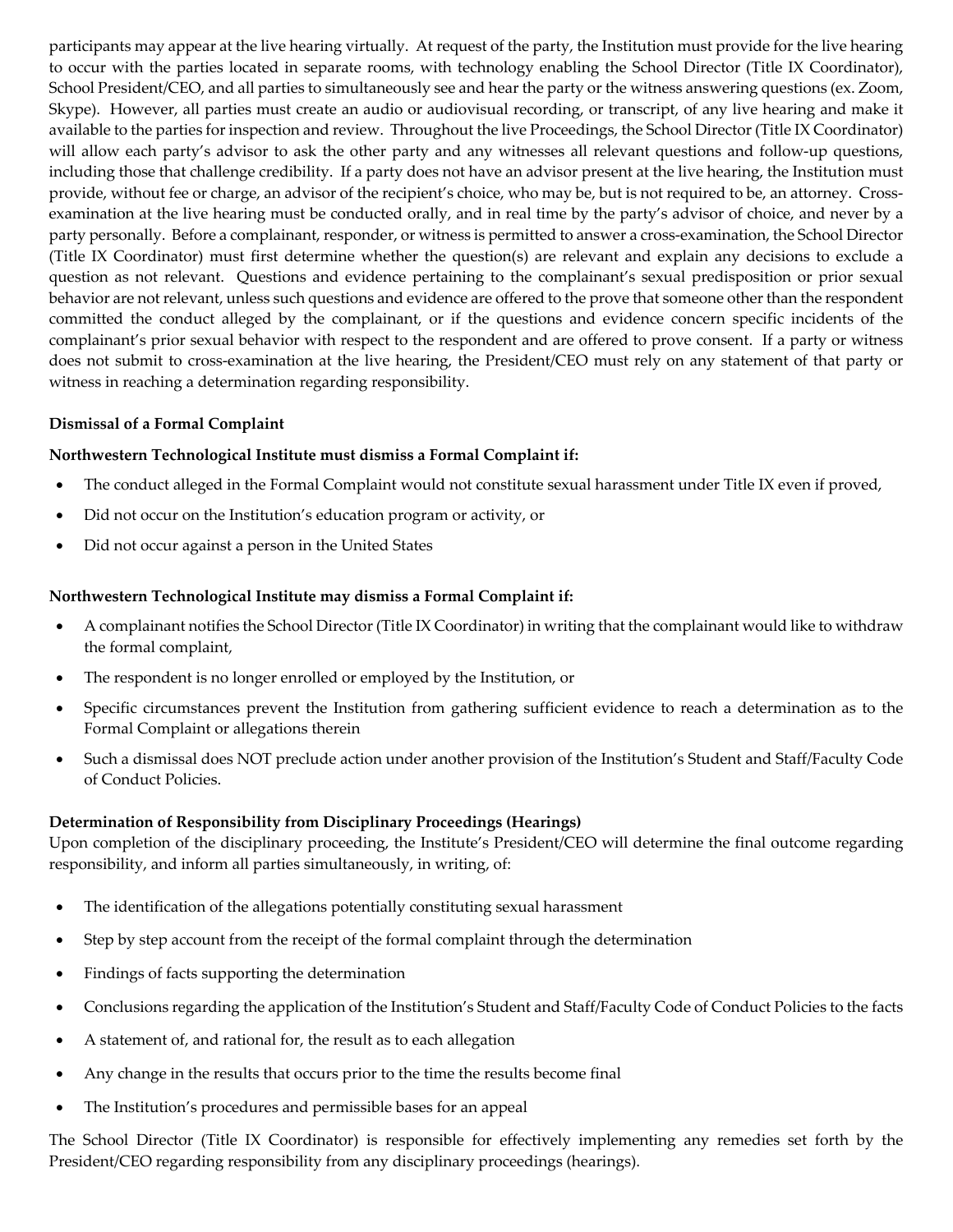## **Informal Resolution Process**

At any time prior to reaching a determination regarding responsibility, the Institution may facilitate an informal resolution process, such as mediation, that does not involve a full investigation and decision, provided the Institution:

- Provides to the parties a written notice disclosing the allegations and the requirements of the informal resolution process
- Notifies all parties that any time prior to agreeing to a resolution, any party has the right to withdraw from the informal resolution process and resume the grievance process with respect to the formal complaint
- Obtains the parties' voluntary, written consent to the informal resolution process
- Does not offer or facilitate an informal resolution process to resolve allegations that an employee sexually harassed a student

## **Appeals**

Northwestern Technological Institute will consider an appeal from either party regarding determination of responsibility, and/or from the Institution's dismissal of a formal complaint or allegations therein, on the following basis:

- Procedural irregularity that affected the outcome of the matter
- New evidence that was not reasonably available at the time the determination regarding responsibility or dismissal was made, that could affect the outcome of the matter
- The School Director (Title IX Coordinator), or President/CEO had a conflict of interest or bias that affected the outcome

## **Remedies/Sanctions**

Northwestern Technological Institute will utilize sanctions as the penalty for those individuals found to have violated school rules and regulations policies, including all VAWA policies (alleged dating violence, domestic violence, sexual assault or stalking). The severity of the Sanctions imposed will be decided at the discretion of the School Director.

## **Possible Student Sanctions for Informal/Formal Complaint Proceedings**

- Verbal or written warning
- Leave of absence (length to be determined at the end of the proceeding)
- Reassignment or transfer of school schedule
- Dismissal from school

## **Possible Employee Sanctions for Informal/Formal Complaint Proceedings**

- Verbal or written warning
- Temporary or permanent transfer to a different position
- **Probation**
- Termination from employment

## **Protections against Retaliation**

Retaliation against an individual for reporting discrimination or harassment or assisting in providing information relevant to a claim of discrimination or harassment is a serious violation of Northwestern Technological Institute's policy and is strictly prohibited. No person or the Institution may intimidate, threaten, coerce, or discriminate against any individual for the purpose of interfering with any right or privilege secured by Title IX, or because the individual has made a report or complaint, testified, assisted, participated or refused to participate in any manner in a Title IX investigation, proceeding, or hearing. The Institution must keep confidential (except as otherwise noted in Title IX regulations), the identity of any individual who has made a report or complaint of sex discrimination, including any complaint, any individual who has been reported to be the perpetrator of sex discrimination, any respondent, and/or any witness. If an individual makes a false statement in bad faith, during the course of a grievance proceeding, it does not constitute retaliation, provided that a determination regarding responsibility, alone, is sufficient to conclude that any party made a materially false statement in bad faith.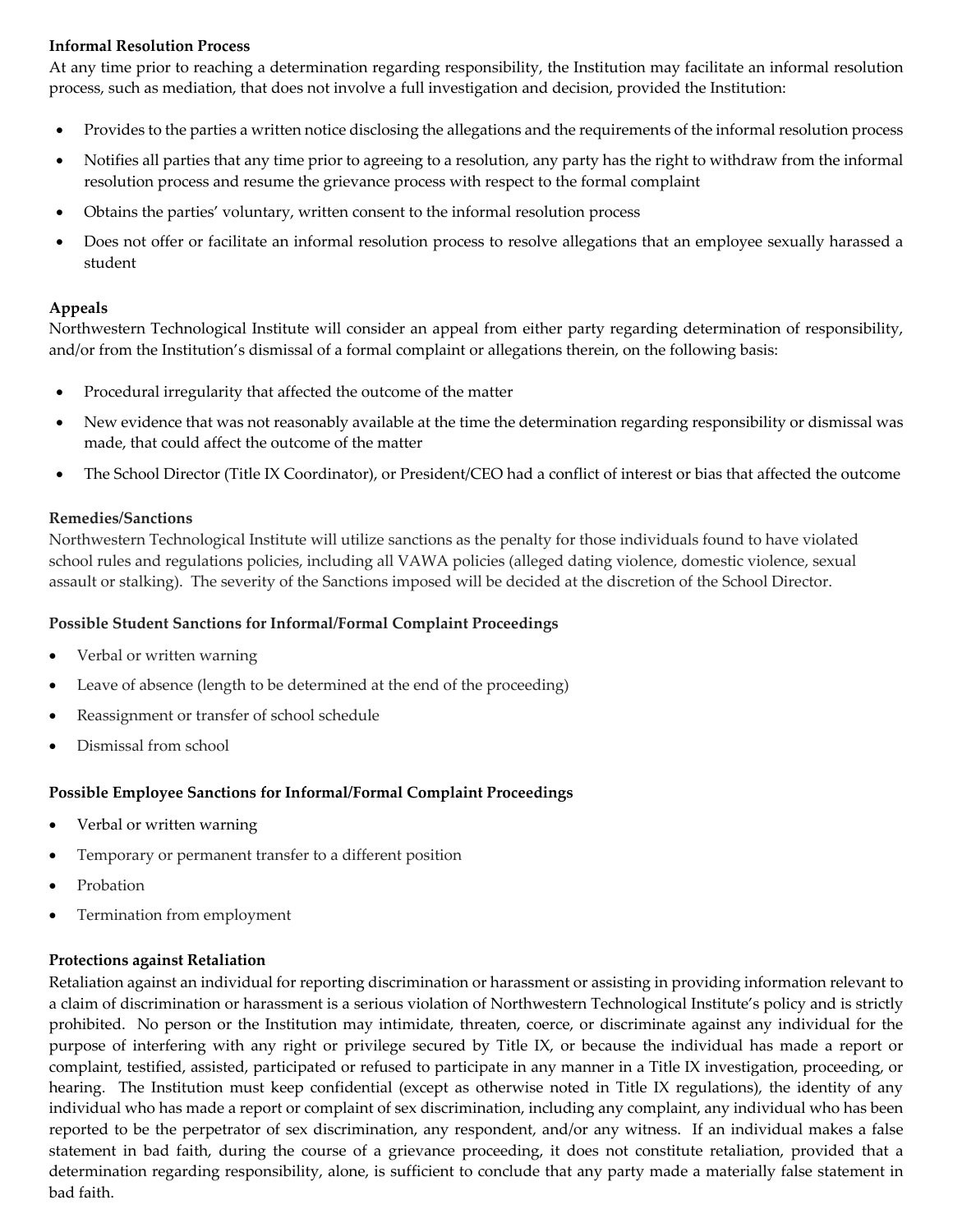If the Institute concludes that any individual has attempted to intimidate, threaten, or take adverse actions against someone for bringing forward a good faith complaint of discrimination or harassment, the person found to have engaged in retaliatory conduct will be subject to appropriate disciplinary action, including but not limited to change in work assignment, disciplinary probation, mandatory training, suspension, and/or dismissal/termination from the Institute or program. Any concern of retaliation should be reported immediately to the School Director (Title IX Coordinator) and the Institute will promptly investigate.

## **Recordkeeping**

In response to receipt of actual knowledge of sexual harassment, Northwestern Technological Institute must create, and maintain for a period of seven years, records of any actions including any supportive measures, taken in response to a report or formal complaint of sexual harassment. Furthermore, Northwestern Technological Institute must maintain, for a period of seven years, records of:

- Each sexual harassment investigation, including any determination regarding responsibility, and any audio or audiovisual recording or transcript required, any disciplinary sanctions imposed, and any remedies provided
- Any appeal and the result thereof
- Any informal resolution process and the result thereof
- All materials used to train the Title IX Coordinator

## **Additional Information**

The Institute will illustrate how it will protect the confidentiality of victims and other necessary parties, including how publicly-available recordkeeping will be accomplished without the inclusion of identifying information about the victim, to the extent permissible by law. In addition, Northwestern Technological Institute will maintain as confidential, any accommodations or protective measures provided to the victim, to the extent that maintaining such confidentiality would not impair the ability of the institution to provide the accommodations or protective measures. Northwestern Technological Institute will provide information on how to obtain orders of protection, no-contact orders, restraining orders, or similar orders issued by a criminal, civil, or tribal court.

- All parties involved will be provided, in writing, of existing counseling, health, mental health, victim advocacy, legal assistance, visa and immigration assistance, student financial aid, and other services available for victims, both within the institution and around the community.
- Northwestern Technological Institute will provide written notification (if reasonably available), to victims regarding options for available assistance in, and how to request changes to academic, living, working, or transportation situations, regardless of whether the victim chooses to report the crime to the Institute or local law enforcement. Accommodations or protective measures are provided if the victim requests them and if they are reasonably available, regardless of whether the victim chooses to report the crime to the Institute or local law enforcement.
- Following the final determination of an Institute Disciplinary Proceeding (Hearings), for those found to have violated VAWA related offenses such as domestic violence, dating violence, sexual assault or stalking, the Institute will impose sanctions such as termination from the program in the case of a student, and termination of employment in the case of an employee. If the alleged victim is deceased as a result of the crime or offense, the school must provide the results of the disciplinary hearing to the victim's next of kin, if so requested. Please note; nothing in the law shall be construed to permit a school to take retaliatory action against anyone with respect to the implementation of the "Jeanne Clery Disclosure of Campus Security Policy and Campus Crime Statistics Act".
- Any student or employee who reports to the Institute that they have been a victim of one of the aforementioned crimes shall be provided with a written explanation of their rights and options, regardless of whether the crime took place on or off campus.
- All current students and employees will be made aware of incidents of sexual assault and other crimes via this Campus Crime Report publication, which is distributed to all employees in their employment packet and to students on their first day of classes. This report is updated annually and is distributed to both new and current students and employees.